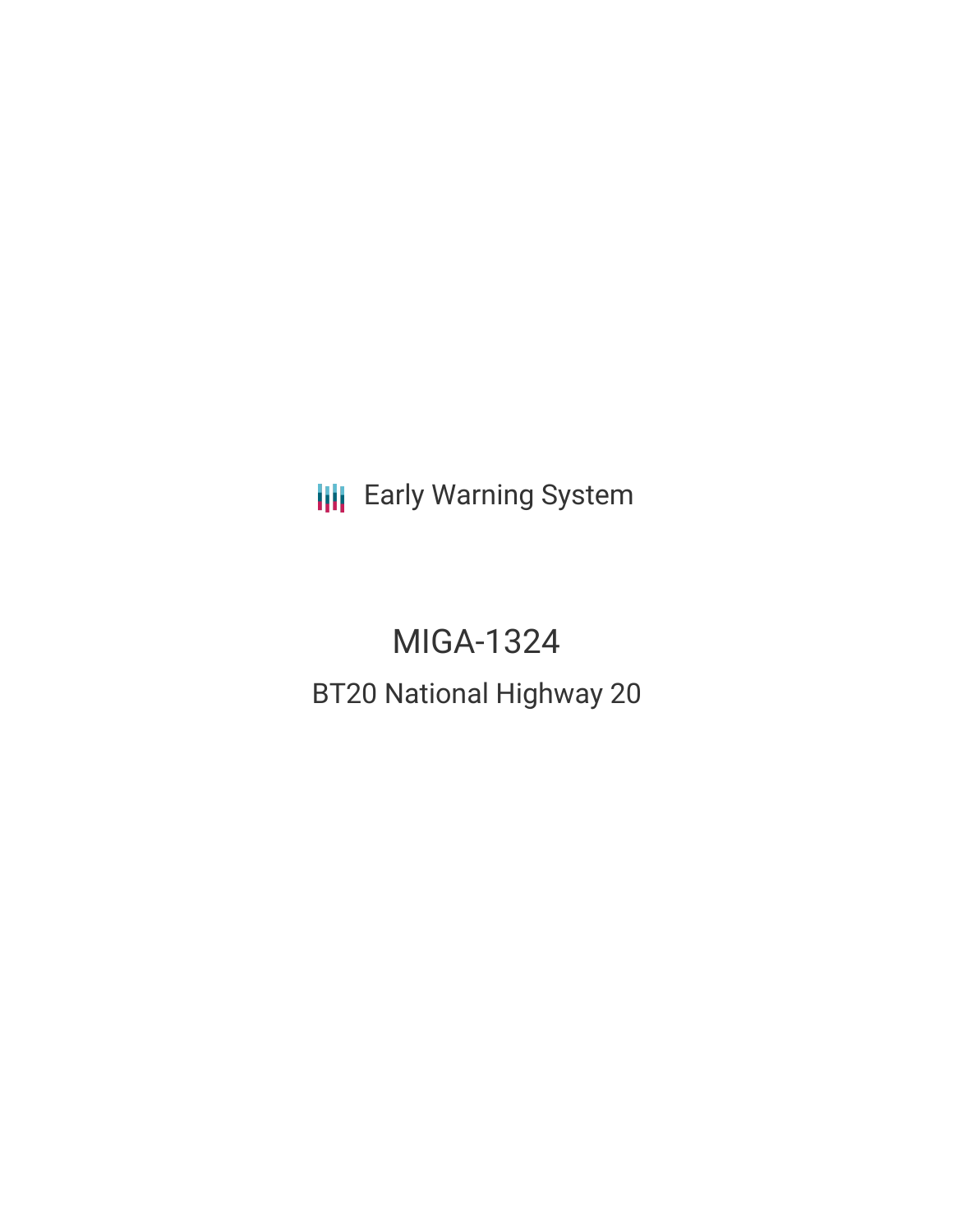

## **Quick Facts**

| <b>Countries</b>               | Vietnam                                                     |
|--------------------------------|-------------------------------------------------------------|
| <b>Specific Location</b>       | Dau Giay, Dong Nai province to Dran Town, Lam Dong province |
| <b>Financial Institutions</b>  | Multilateral Investment Guarantee Agency (MIGA)             |
| <b>Status</b>                  | Approved                                                    |
| <b>Bank Risk Rating</b>        | B                                                           |
| <b>Voting Date</b>             | 2014-02-20                                                  |
| <b>Borrower</b>                | Sumitomo Mitsui Banking Corporation                         |
| <b>Sectors</b>                 | Construction, Infrastructure, Transport                     |
| Investment Type(s)             | Guarantee                                                   |
| <b>Investment Amount (USD)</b> | \$500.00 million                                            |
| <b>Project Cost (USD)</b>      | \$500.00 million                                            |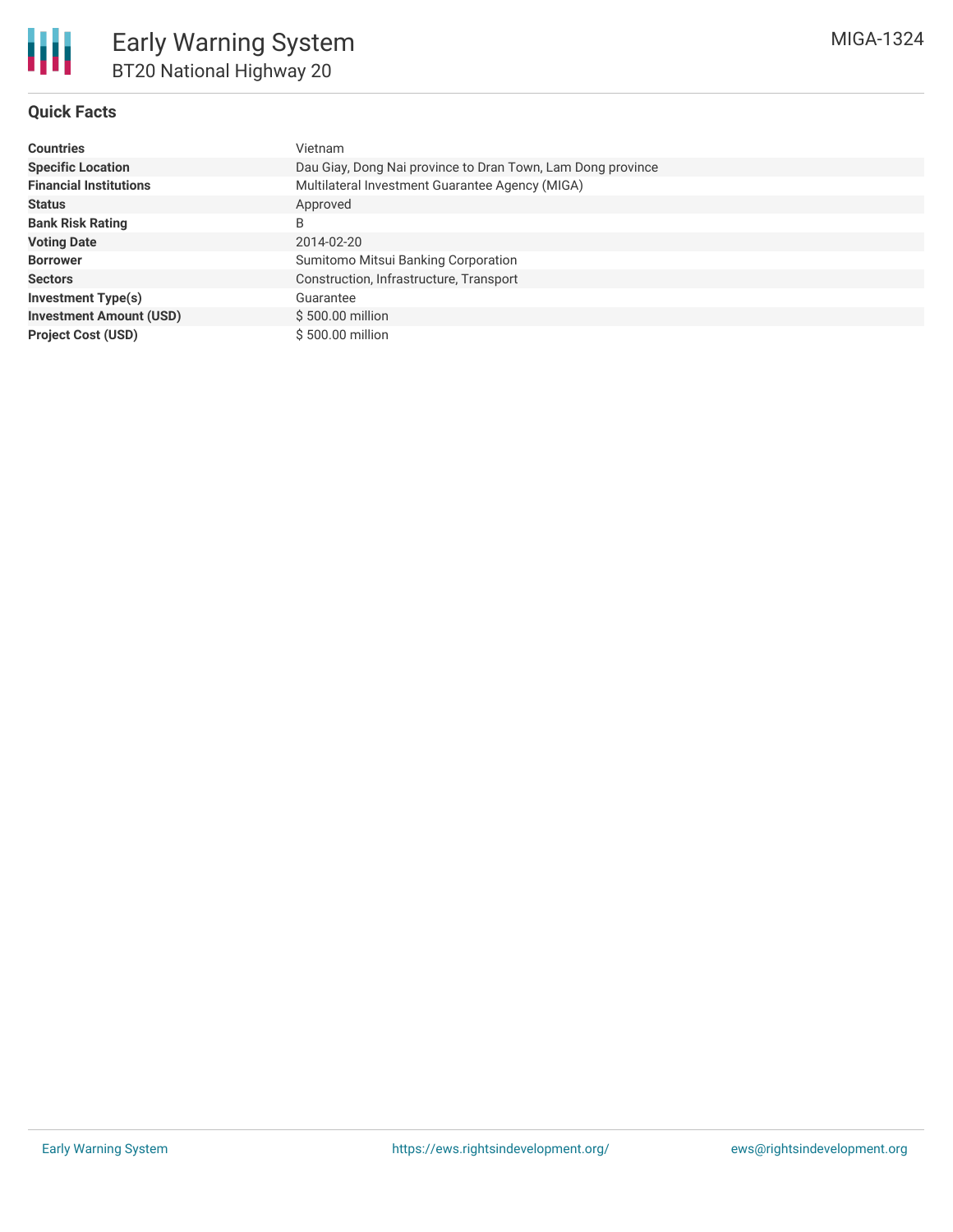

## **Project Description**

On March 7, 2014, MIGA issued a guarantee of \$500 million covering a loan from a syndicate of commercial banks to support the construction financing of the BT20 National Highway 20 Project in Vietnam. Sumitomo Mitsui Banking Corporation (SMBC) is serving as the political risk insurance agent for the lenders that include Goldman Sachs as the lead arranger and 10 other international commercial banks. The coverage is for \$500 million against the risk of non-honoring of sovereign financial obligations for a period of up to 15 years.

The project consists of the rehabilitation and upgrading of the National Highway 20 that extends from the Dong Nai to Lam Dong provinces of Vietnam, under a build-transfer contract between the BT20 Consortium and the Ministry of Transportation. The NH20 road is a connector road for the Ho Chi Minh City-Dalat (Central Highlands-South Central Coastal Ports) corridor.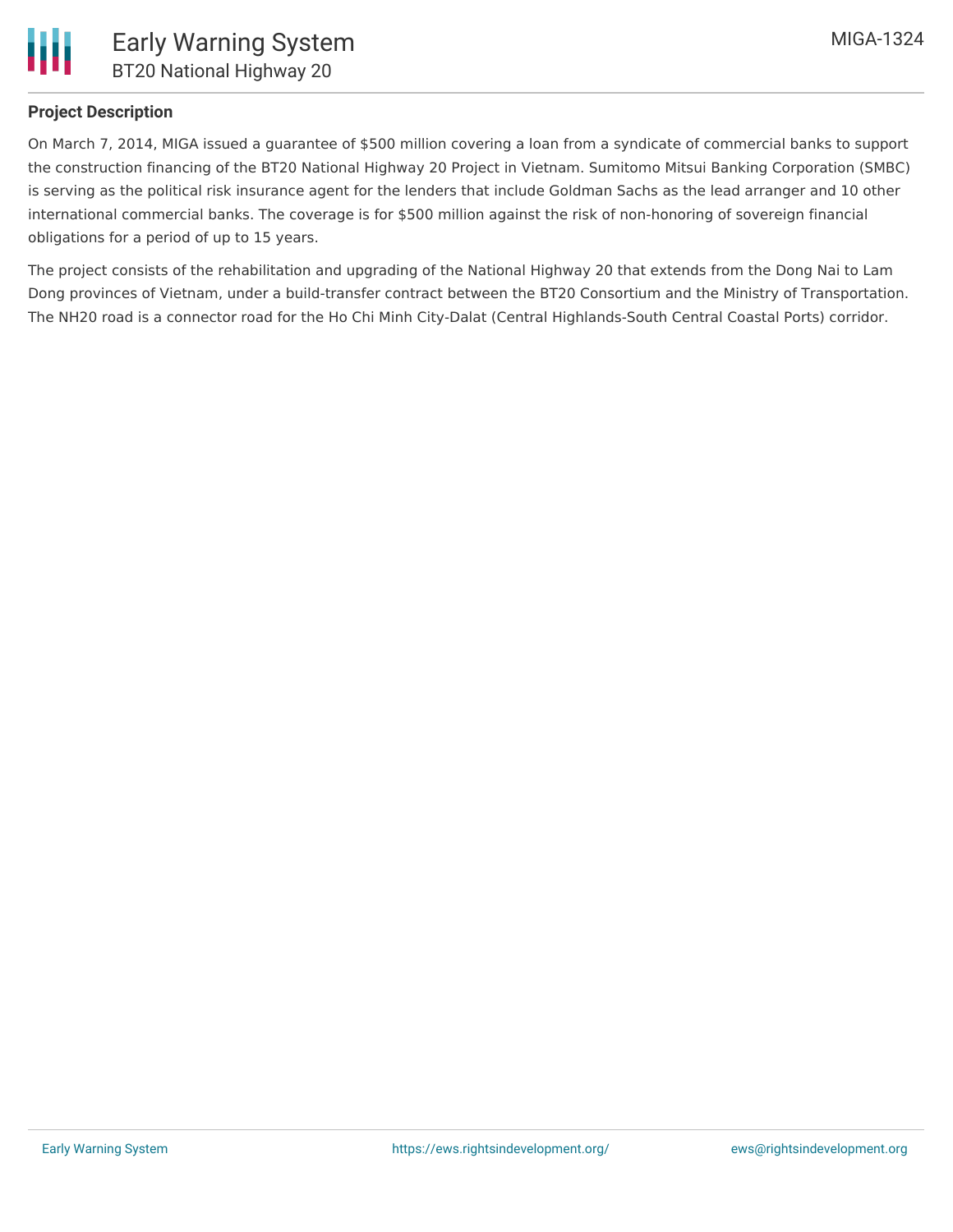### **Investment Description**

Multilateral Investment Guarantee Agency (MIGA)

MIGA issued a guarantee of \$500 million covering a loan from a syndicate of commercial banks to support the construction financing of the BT20 National Highway 20 Project in Vietnam.

Sumitomo Mitsui Banking Corporation (SMBC) is serving as the political risk insurance agent for the lenders that include Goldman Sachs as the lead arranger and 10 other international commercial banks. The coverage is for \$500 million against the risk of non-honoring of sovereign financial obligations for a period of up to 15 years.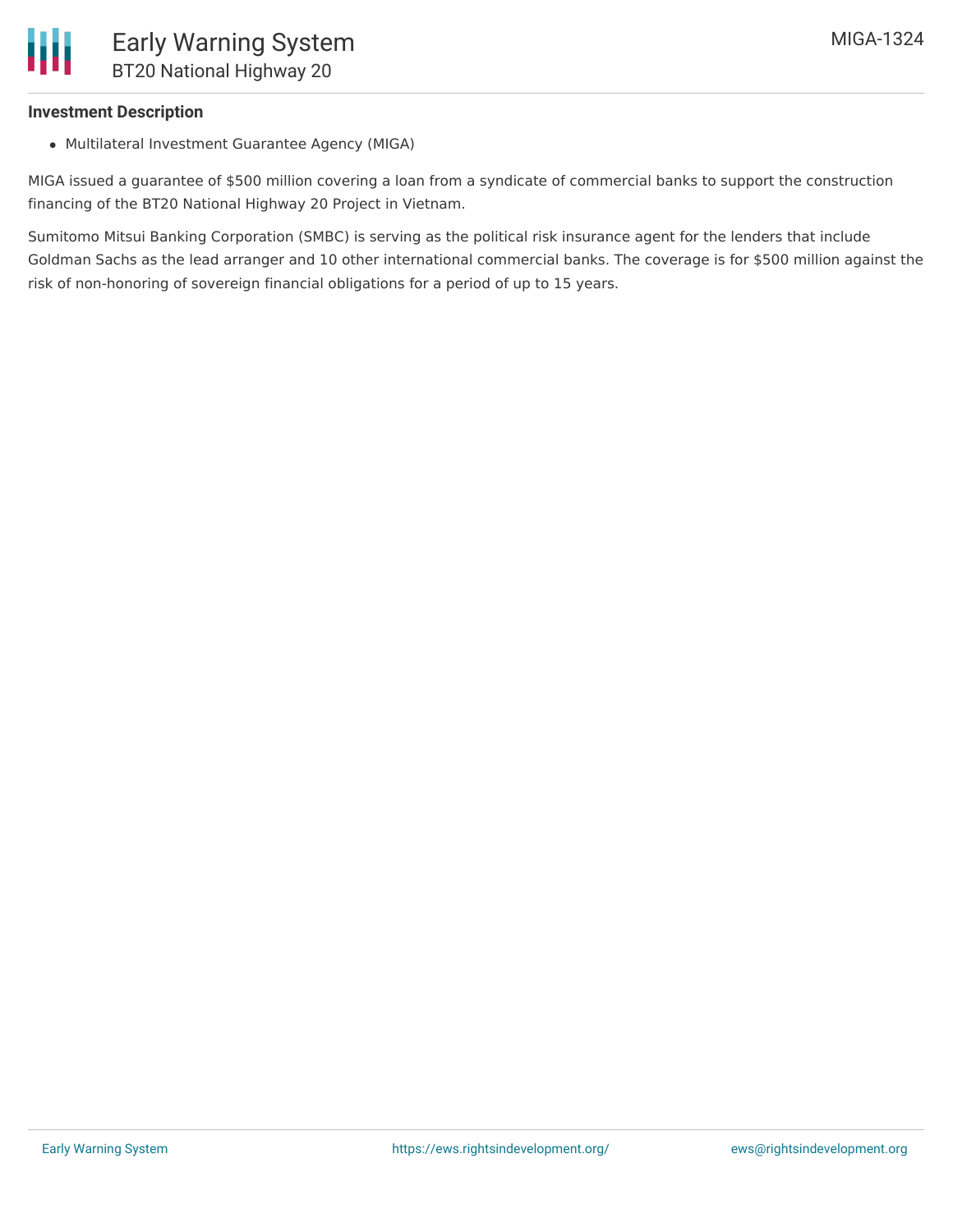

## **Contact Information**

Office Address BT20-Cuu Long Office 649/36 Dien Bien Phu Street, Ward 25, Binh Thanh District, Ho Chi Minh City, Viet Nam.

PMU7 Office 63 Nguyen Xi Street, Ward 26, Binh Thanh District, Ho Chi Minh City, Viet Nam.

#### ACCOUNTABILITY MECHANISM OF MIGA

The Compliance Advisor Ombudsman (CAO) is the independent complaint mechanism and fact-finding body for people who believe they are likely to be, or have been, adversely affected by an IFC or MIGA- financed project. If you submit a complaint to the CAO, they may assist you in resolving a dispute with the company and/or investigate to assess whether the IFC is following its own policies and procedures for preventing harm to people or the environment. If you want to submit a complaint electronically, you can email the CAO at CAO@worldbankgroup.org. You can learn more about the CAO and how to file a complaint at http://www.cao-ombudsman.org/